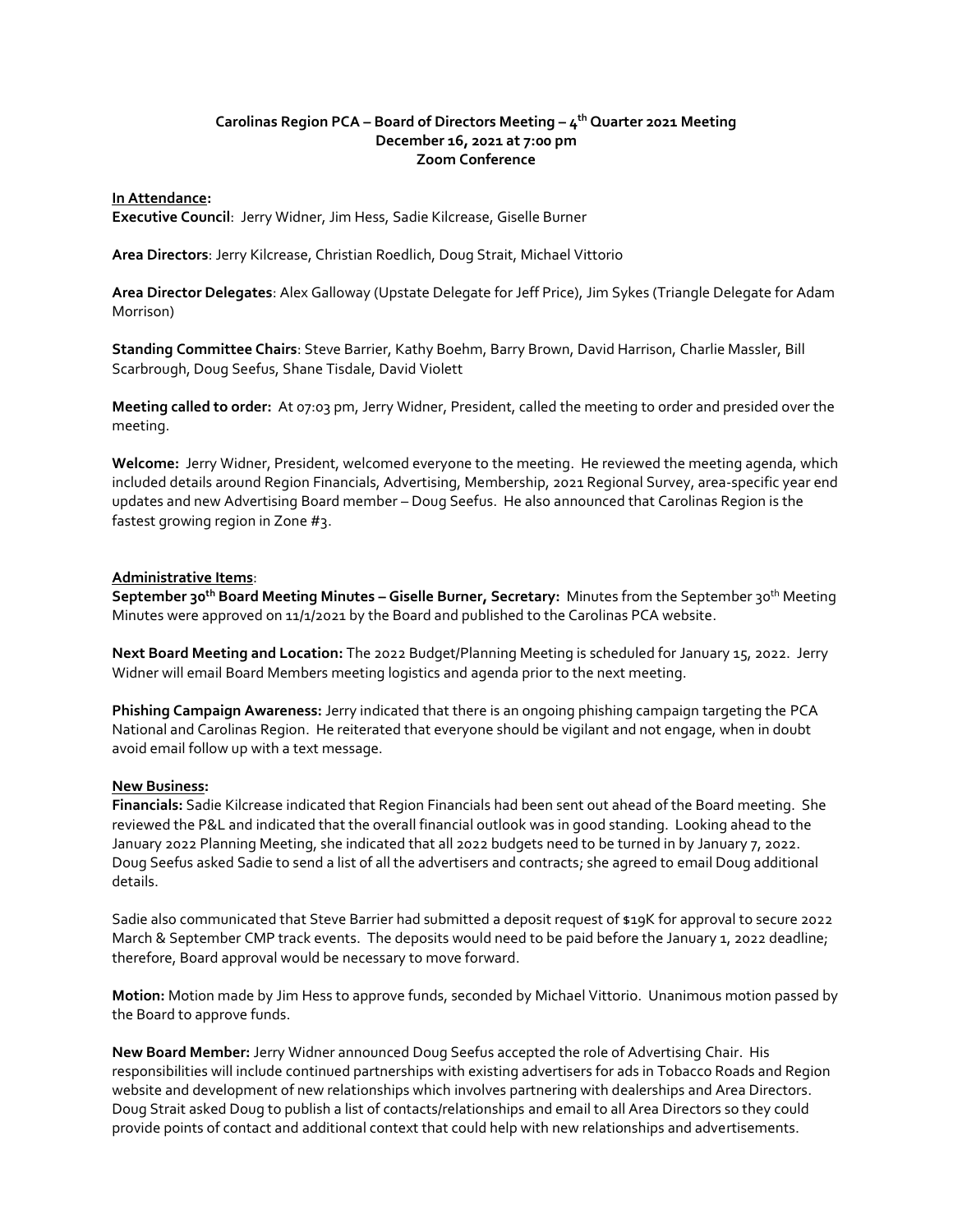**Membership:** Barry Brown confirmed the region currently has 3,477 total members, 2,209 are primary, 1,241 comembers, 26 associate members, & 1 honorary/lifetime member – updated Membership reports are expected to be release from National on January 1, 2022.

Barry Brown and Jim Hess started three membership growth and retention initiatives in November:

- 1. Coordinating with PCA National Membership to contact expiring memberships.
	- **■** Jim Sykes indicated that the Triangle area sends out a targeted communication to its expiring members. He agreed to email a copy of the letter to Jerry Widner, Barry Brown and Jim Hess.
	- **EXEC** Alex Galloway disclosed that some co-members do not have email information therefore are not receiving Regional communications (i.e. e-Brake News).
	- Barry agreed there is a lot of member misinformation (i.e. missing email addresses, mailing addresses, zip codes, etc.) that needs to be remediated which is considered an ongoing activity.
- 2. Distributing new member applications provided by PCA National to dealerships.
- 3. Issuing business cards that say NICE PORSCHE and details about how to apply for PCA membership cards could be distributed to Area Directors and dealerships.
	- **E** Kathy Boehm suggested that the business cards could easily be printed ahead of the next Board meeting in January 2022.
	- **■** Jerry Kilcrease suggested partnering up with region dealerships to include a PCA membership with the sale of every car purchased could increase membership; Then, award the dealership with the highest number of PCA members with a recognition in Tobacco Roads.

**Spring Tour:** Jim Hess confirmed that planning is underway for a Spring Tour that would accommodate 30-35 cars tentatively scheduled for late April 2022 in Cherokee, North Carolina. He plans to present a budget during the Planning meeting in January 2022 and is looking for volunteers to join the planning committee to help coordinate the event. Michael Vittorio and Jim Sykes agreed to follow up with Jim to share their experiences with past tour planning.

**60th Anniversary Celebration Wrap up:** Charlie Massler confirmed that the overall feedback was very good. Various attendees indicated they enjoyed the program, door prizes, awards and venue. The event was executed within budget and a total of 174 registrants were in attendance.

**Regional Survey:** Jim Hess indicated that the regional survey conducted in December completed and yielded 430 responses (13%). Membership survey responses of 13% greatly exceeded PCA's expectation of 4 to 5%. He confirmed that the overall feedback was positive and that he would publish the full report before the Planning meeting in January, but provided the following results:

- 83% indicated the Region was meeting membership expectations
- 77% indicated the Region is doing the right thing
- 61% indicated they are over 60 years old
- 39% indicated they are under 60 years old
- 73% indicated they have been a Regional member less than 10 years

Jerry Widner added that he was still reviewing the comments received in open text. He confirmed that the survey was sent to a total of 3,554 email addresses – combination of primary & associate members. He provided the following results:

- Members are interested in more Driver's Education events
- Members are interested in Driver's Education at VIR
- New ideas and interest in 4x4 events
- **E** Members inquired about why the President doesn't attend more area meetings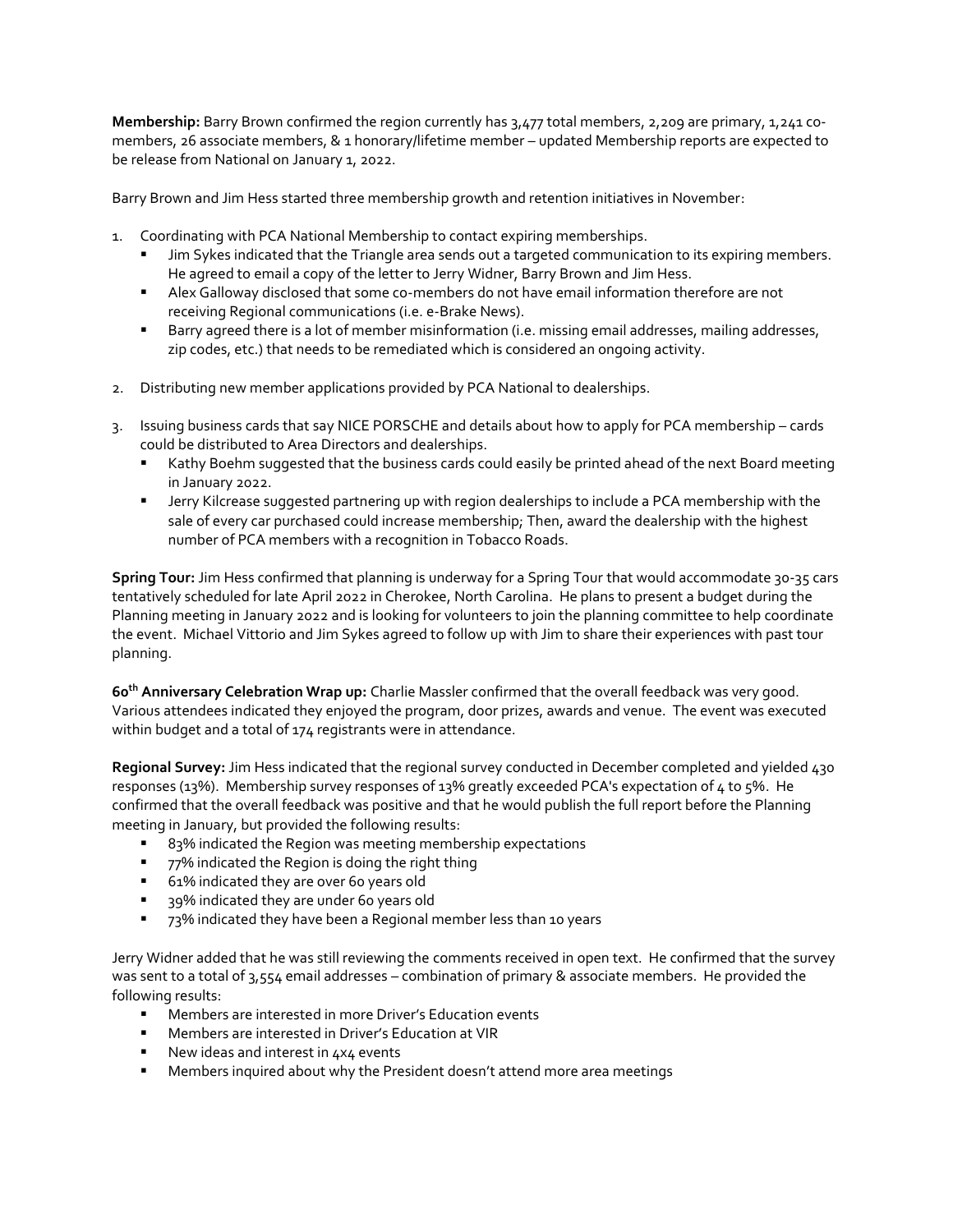**Fall Tour Recap:** Michael Vittorio provided a recap of Fall Tour which was held at The Ridges. The event was executed within budget and a total of  $84$  registrants were in attendance. This year marked the  $5<sup>th</sup>$  consecutive year at the same venue; therefore, Michael disseminated a survey to gather feedback. Overall responses were positive but added that the Fall Tour would return to The Ridges in 2022 and he would consider changing venues in 2023. He provided the following results:

- 41% Overall survey response rate
- 100% Met/Exceeded expectations
- 95% Liked the area
- 100% Liked the roads
- 87% Liked the activities
- 65% Liked the venue
- 15% Wanted to go somewhere else
- Verbal comments indicated that the food service and venue needed improvement for the value, but enjoyed the smaller group setting and drive events

# **Area Updates:**

**Triad – Jerry Kilcrease:** The Triad area held two meetings in October & November which were well attended, and the annual Christmas party was held at the Wyndham Garden on December 1<sup>st</sup> which was attended by 66 registrants – Porsche of Greensboro sponsored the event. Several events were cancelled due to Covid and low attendance. Year-end Summary consisted of the following:

- Held 8 monthly meetings
- Hosted 6 events
- Membership totaled 556; 43 new members in 2021
- Charitable donations were up, and recipients included Racing for Heroes, American Children's Home, Greensboro Ministry Foodbank

Events & Activities: Next monthly meeting will be held in January at Kickback Jack's in Greensboro.

**Triangle – Jim Sykes (delegate for Adam Morrison):** The Triangle area held two monthly meetings and Cars & Coffee events which were well attended, and the annual Christmas party was scheduled for December 23<sup>th</sup>.

Events & Activities: Monthly meeting and Cars & Coffee scheduled for January 15<sup>th</sup> at Panera Bread in Durham.

**Lake Norman – Christian Roedlich:** The Lake Norman area held their Christmas party on December 9th which was attended by 76 registrants at the Peninsula Yacht Club (PYC) – various sponsors provided door prizes. Yearend Summary consisted of the following:

- Held 9 monthly meetings despite Covid restrictions and venue construction at PYC in the Porsche corral
- Held 2 monthly meetings at GMP & Sonderwerks
- Organized a car show
- Drive event to Raffaldini Vineyards
- Charitable donations to local charity

Events & Activities: Monthly meeting to be held in January at PYC.

**Metrolina – Doug Strait:** The Metrolina area was heavily impacted by restaurant and Covid restrictions; therefore, ended up moving venues to Waldhorn German restaurant in Pineville. The annual Christmas party was held on December 3<sup>rd</sup> and was attended by 37 registrants – various sponsors provided door prizes. Year-end Summary consisted of the following:

- Wine & Shine Charity Car event at Morgan Ridge Winery
- **■** Drive event & Picnic to Great Falls Damn
- Charitable donations to Second Harvest Foodbank

Events & Activities: Monthly meeting to be held on January  $19^{th}$  at Waldhorn restaurant.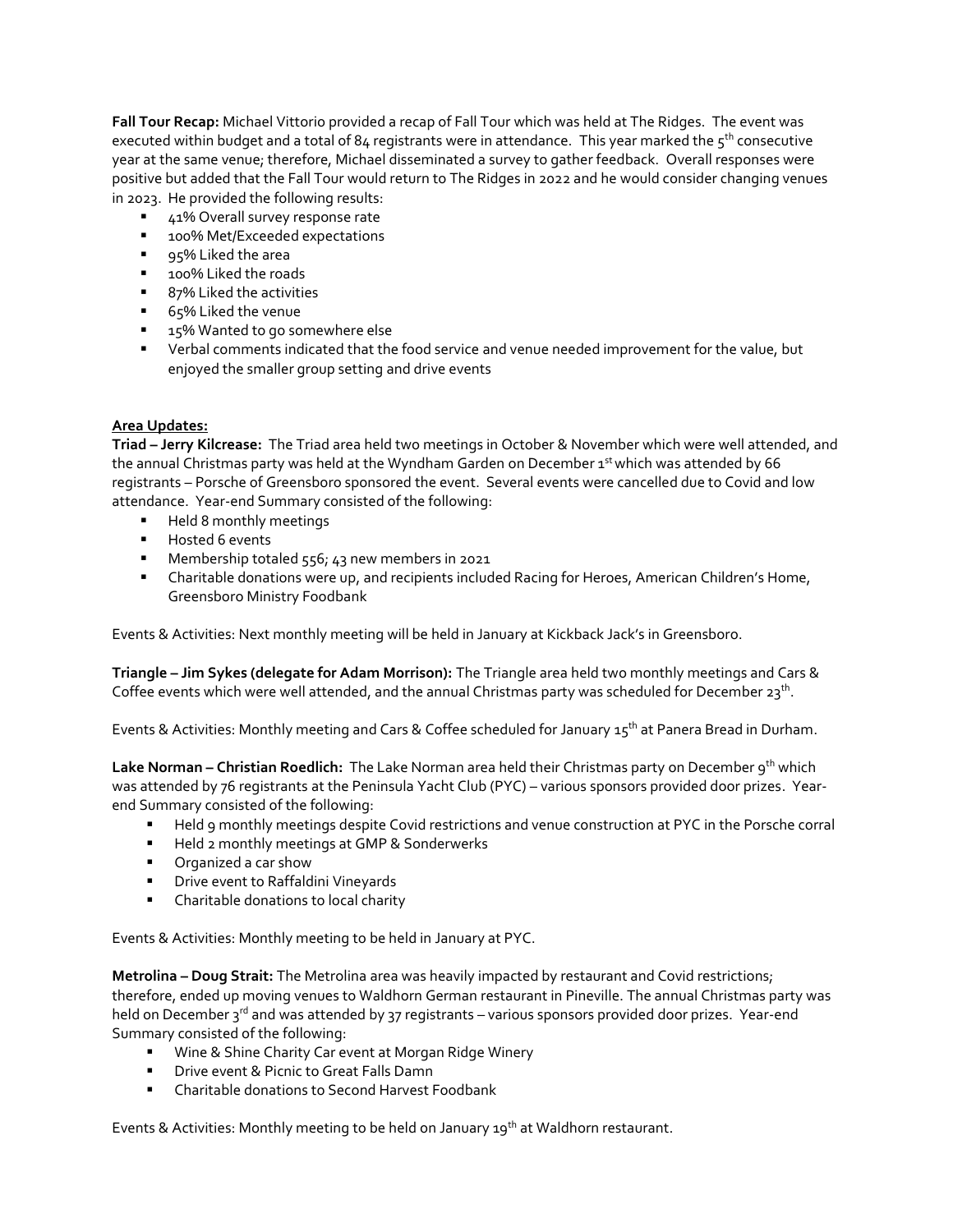**Upstate – Alex Galloway (delegate for Jeff Price):** The Upstate area held monthly meetings in October & November which were well attended, and the annual Christmas party held on December 10<sup>th</sup> at River Bend Sportsman Resort in Inman, SC and was attended by 65 registrants. All proceeds from the Christmas party raffle and charity auction went to St. Vincent de Paul. The regional area stipend was evenly donated to 5 charities this year.

Events & Activities: Monthly meeting to be held in January at Quaker State & Lube.

Hickory – Michael Vittorio: The Hickory area held their Christmas party on December 14<sup>th</sup> which was attended by 34 registrants at the Hickory Country Club. Year-end Summary consisted of the following:

- Held monthly meetings despite Covid restrictions either in person or via Zoom
- Attendance was consistent
- Held 6 drive & dine events
- Held Spring & Fall tour events
- Organized a Poker Run fundraiser
- Charitable donations to Crossnore School which was matched by a benefactor

Events & Activities: Monthly meetings, monthly drive & dine, charity fundraiser Poker Run, Fall Tour are all scheduled for 2022.

# **Committee Reports:**

**Goodie Store – Kathy Boehm:** Kathy confirmed an overall successful year and highlighted major events that contributed to sales like Driver's Education, Fall Tour, and Christmas special orders.

**Club Race – Bill Scarbrough**: Bill confirmed tentative dates for the 2022 Carolinas Region Club Race – Carolinas Challenge, to be held on October 21-23, 2022. He indicated that there is a great deal of excitement about the date among club racers and past attendees – including Bill Rutner's group & vintage series race group but would require a contractual commitment and down payment (\$14,250) to secure CMP. Weekend activities would also include a Driver's Education course to generate interest in club racing and a planned dinner. Bill will coordinate with PCA National Club Race Coordinator (Susan Shire) & Club Race Chair (Wes Dillard) to further event discussions with Daytona's date overlap. Currently, Bill has sponsor commitments of \$18,250 and is working to secure others. Jerry Widner indicated that Rod Johnson, Zone 3 Representative, would assist with Club Race Chair discussions.

**Autocross – David Harrison:** David confirmed that Michelin has lowered their price this year; therefore, Autocross will go back to the regular schedule unless there is a new location and sponsorship. Jerry Widner confirmed that the trailer is now located in Olin, NC.

**Drivers Education – Steve Barrier:** Steve confirmed that Driver's Education course showed strong interest again this year. The last three (3) DE events hosted charity laps during the lunch period and raised donations for Tunnel to Towers foundation. Attendance for the Social at VIR was showcased in Tobacco Roads with Instructor of the Year awarded to Bobby Cranford. Steve has started planning for 2022 activities along with Shane Tisdale, they are aiming for a stronger and more consistent attendance which include promoting Driver's Education & in-car instruction at all area meetings.

**Chief Driving Instructor – Shane Tisdale:** Shane confirmed that limitations with in-car instruction were more challenging due to Covid restrictions but is hopeful that 2022 will stabilize and yield more consistent VIR and Driver's Education events. Shane will be conducting National Instructor's school at CMP in March 2022 – there are 10 registered for the event. He also reiterated his interest in bringing back Club Race to the Region and feels confident that Bill Scarbrough will be able to promote the event.